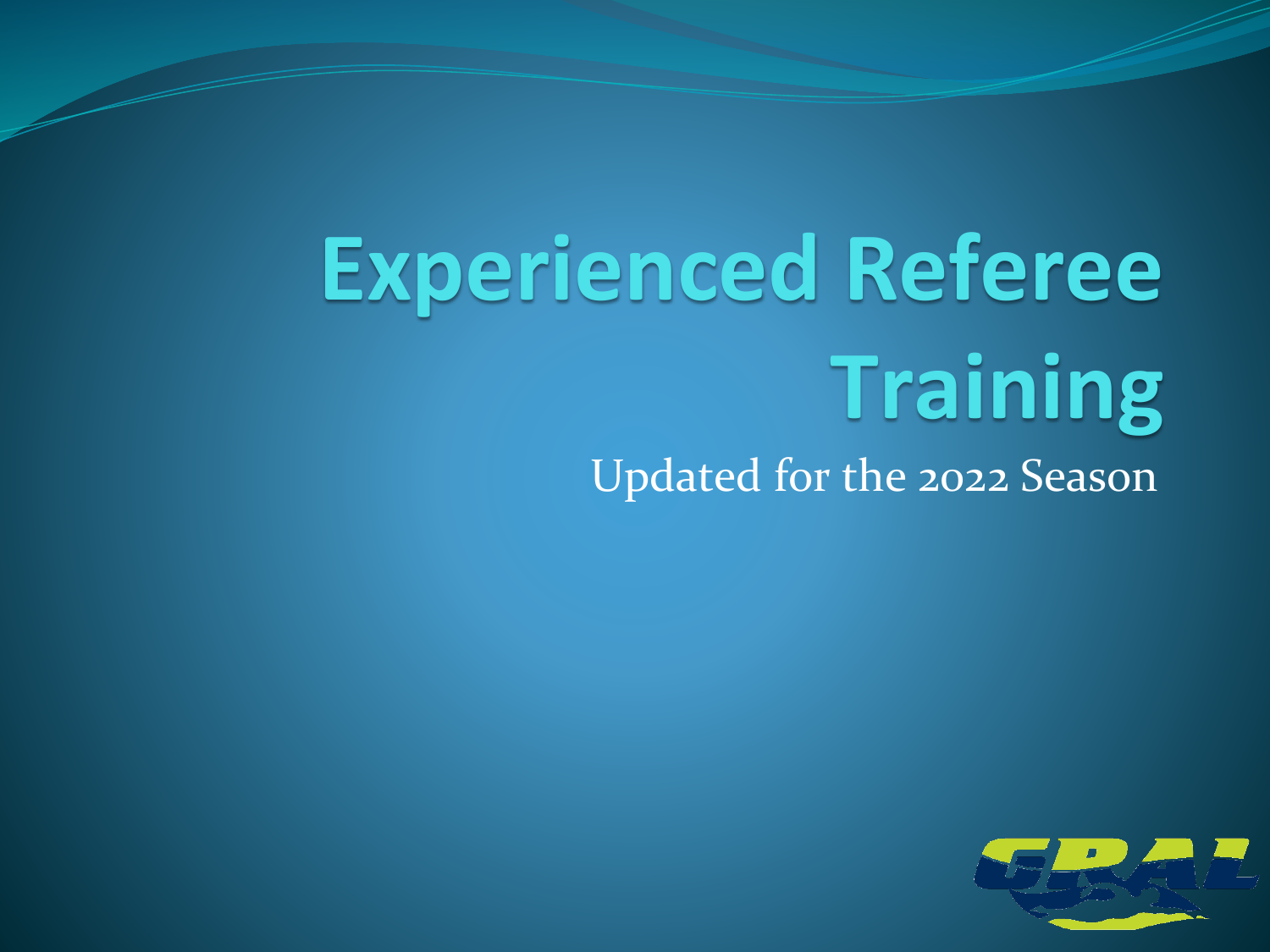## Agenda

- Role and Qualities of the Referee
- Meet Cover Sheet
- Rules and Recommendations
- Communication (Facebook)
- Discussion of Best Practices

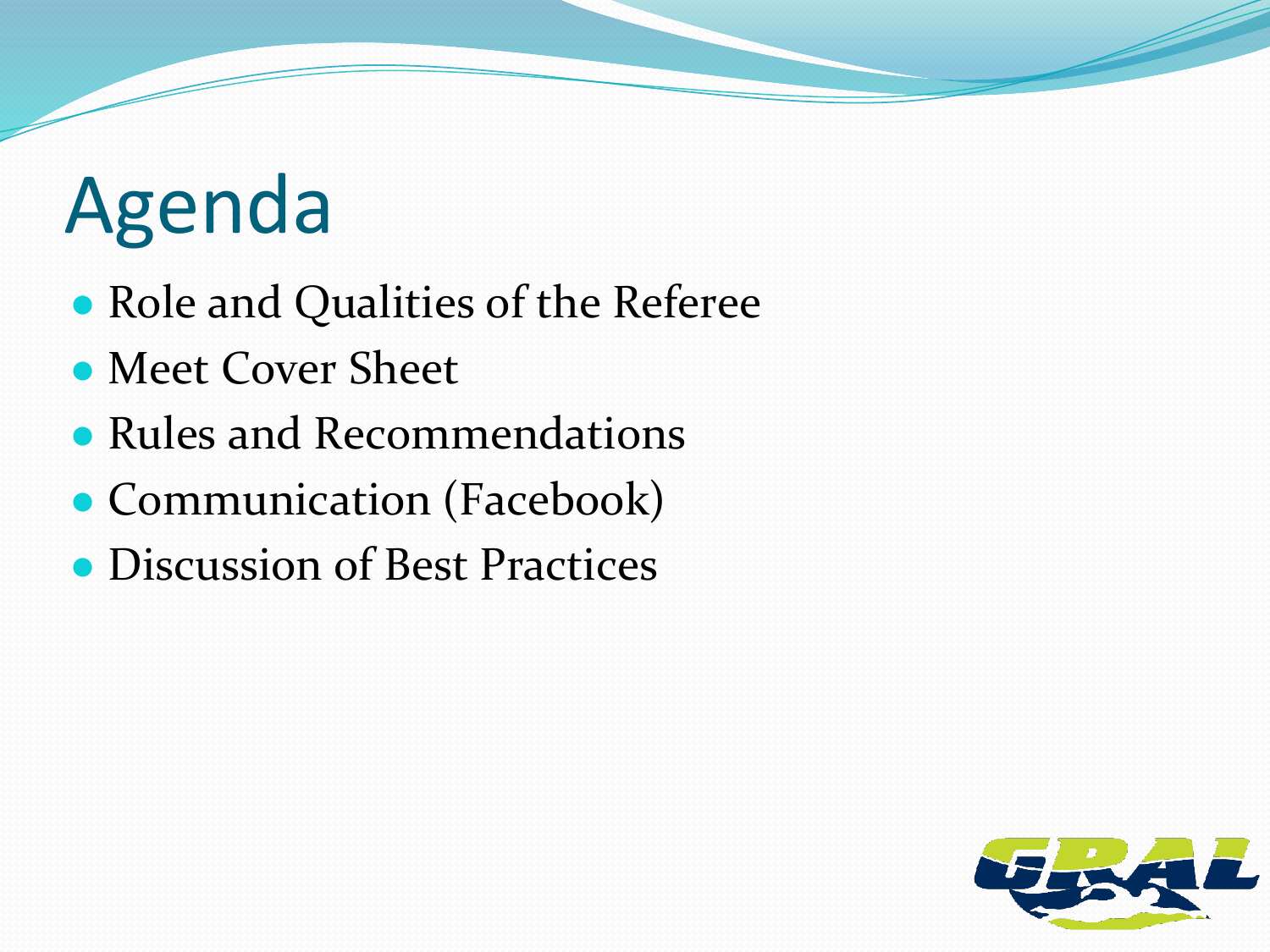The Referee's primary role is to ensure that the meet is contested fairly.

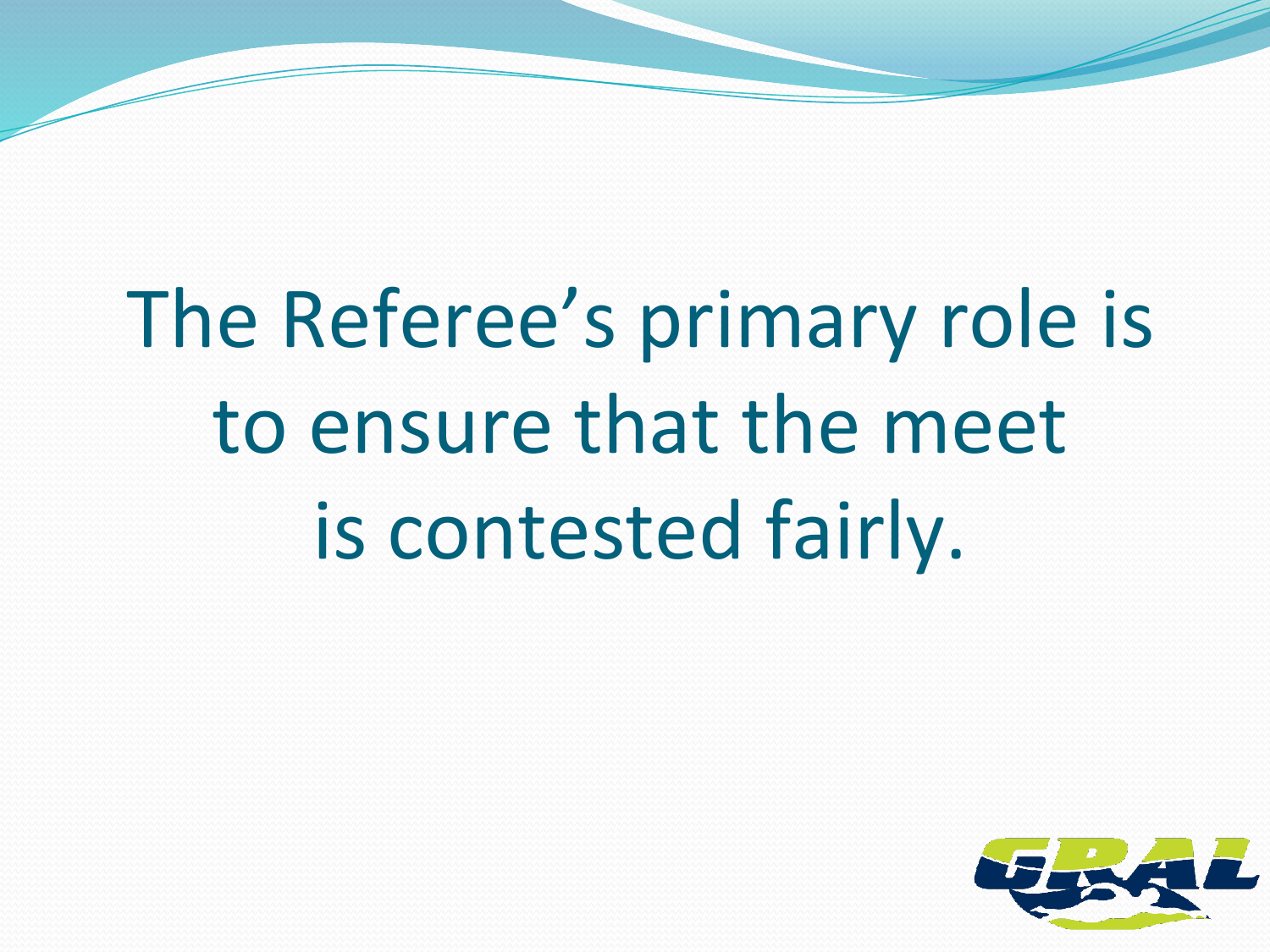Qualities of a Good Referee Calm Knowledgeable Fair Alert Delegator Communicator Prepared Experienced Good Attitude Professional Proactive Multi-tasker

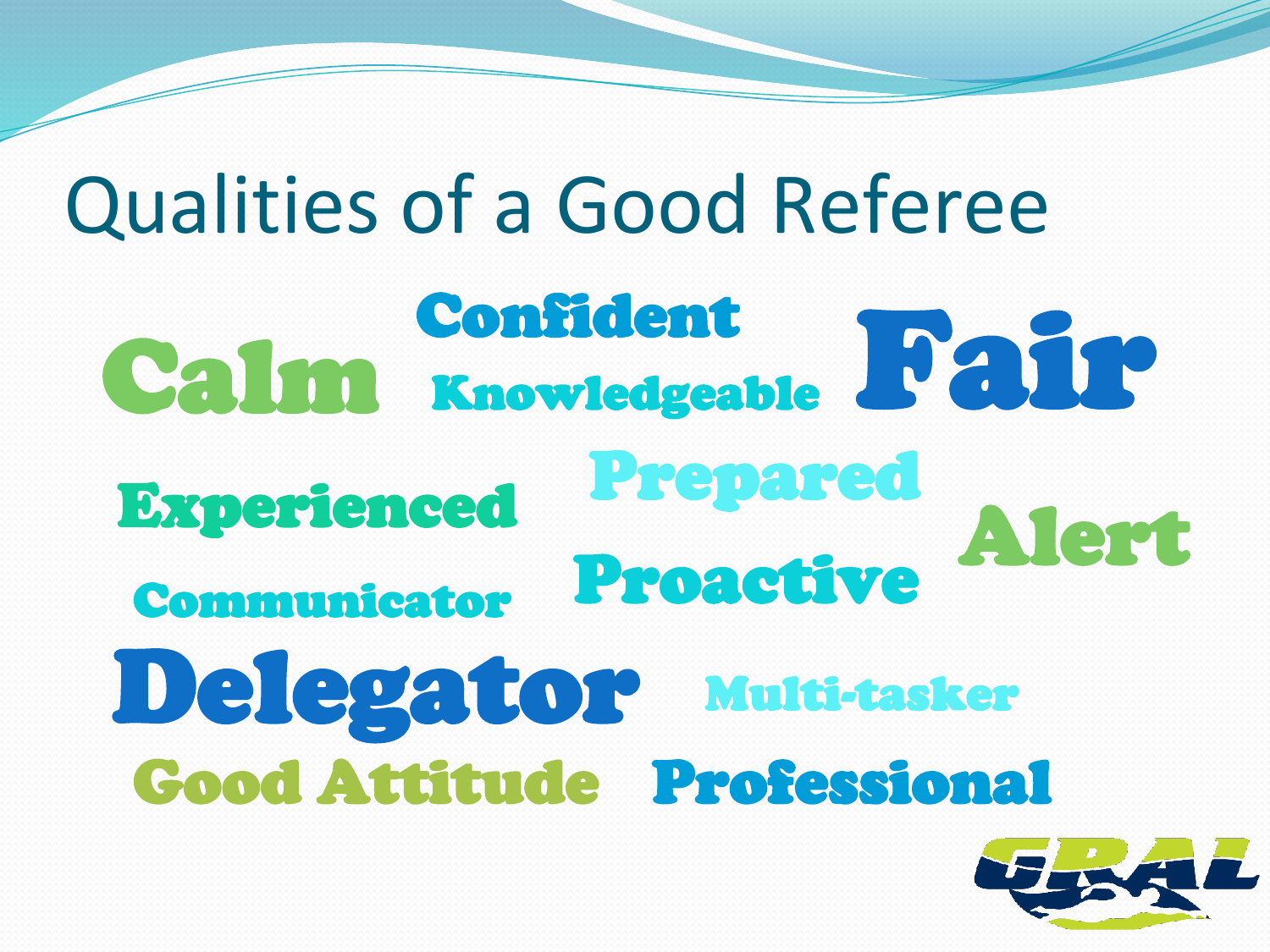#### Information to put on the Meet Cover Sheet

- Division
- Meet #  $(1 6)$
- Meet Date
- Meet Start Time
- Time Event 44 begins (don't forget to note this)
- Meet workers & walkers (this is how people get credit!)
- Meet Completion Time
- **Checkbox for Weather Delay**
- Teams competing
- **Meet Location**
- Pool Measurement (Yards or Meters)

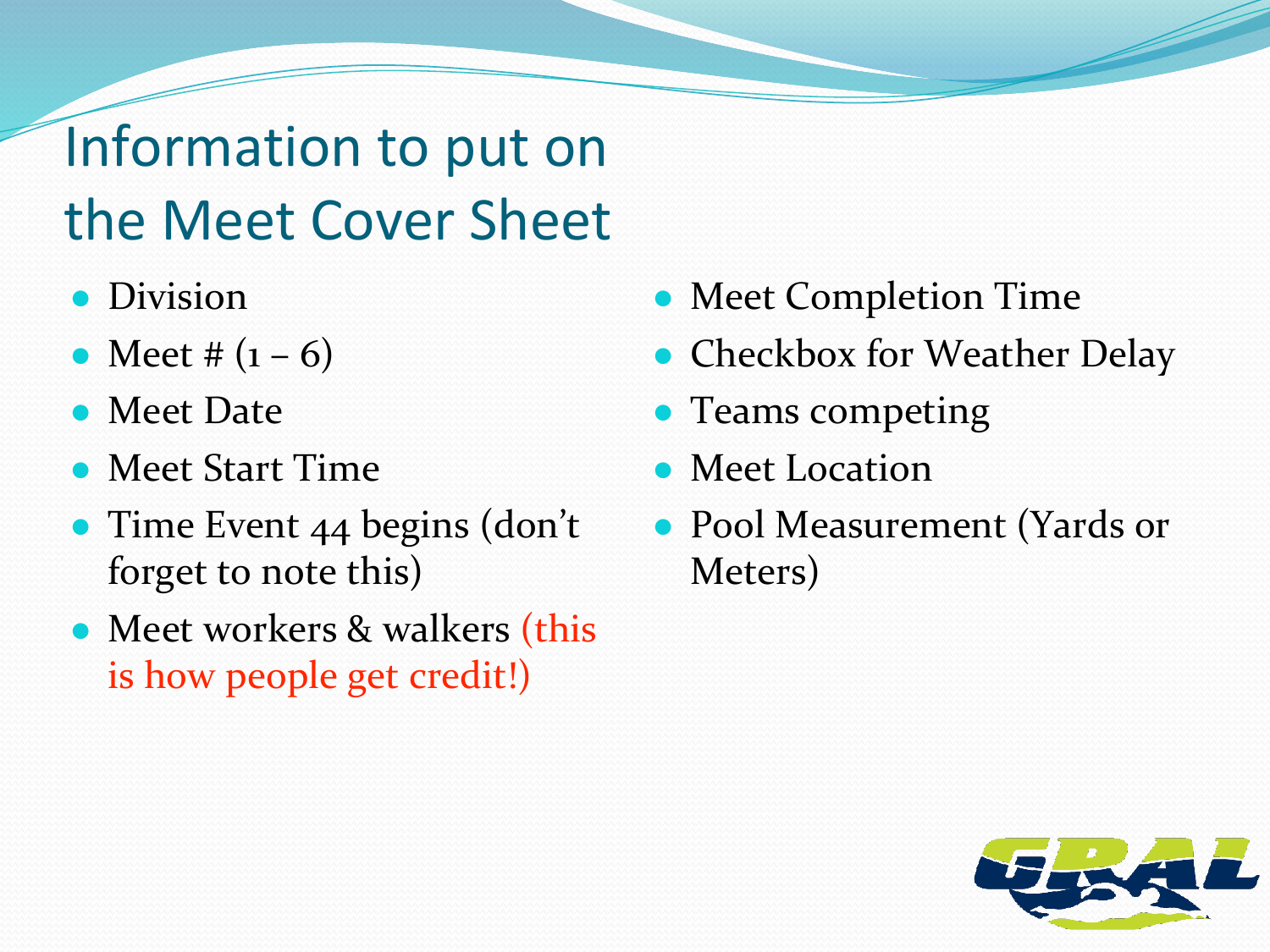### Noting Workers on the Cover Sheet

- It should be self-explanatory for the most part
- It gets tricky with Strokes & Turns
	- Any walks prior to final walk, the S&T Trainee goes in section 10 or 11
	- For the final "shadowed walk" the S&T judge is actually the judge of record. His/her name goes in section 2 or 6
	- The experienced "shadow" goes in section 10 or 11
	- **Ultimately, GRAL needs to know that it is the trainees final walk and who shadowed him/her**

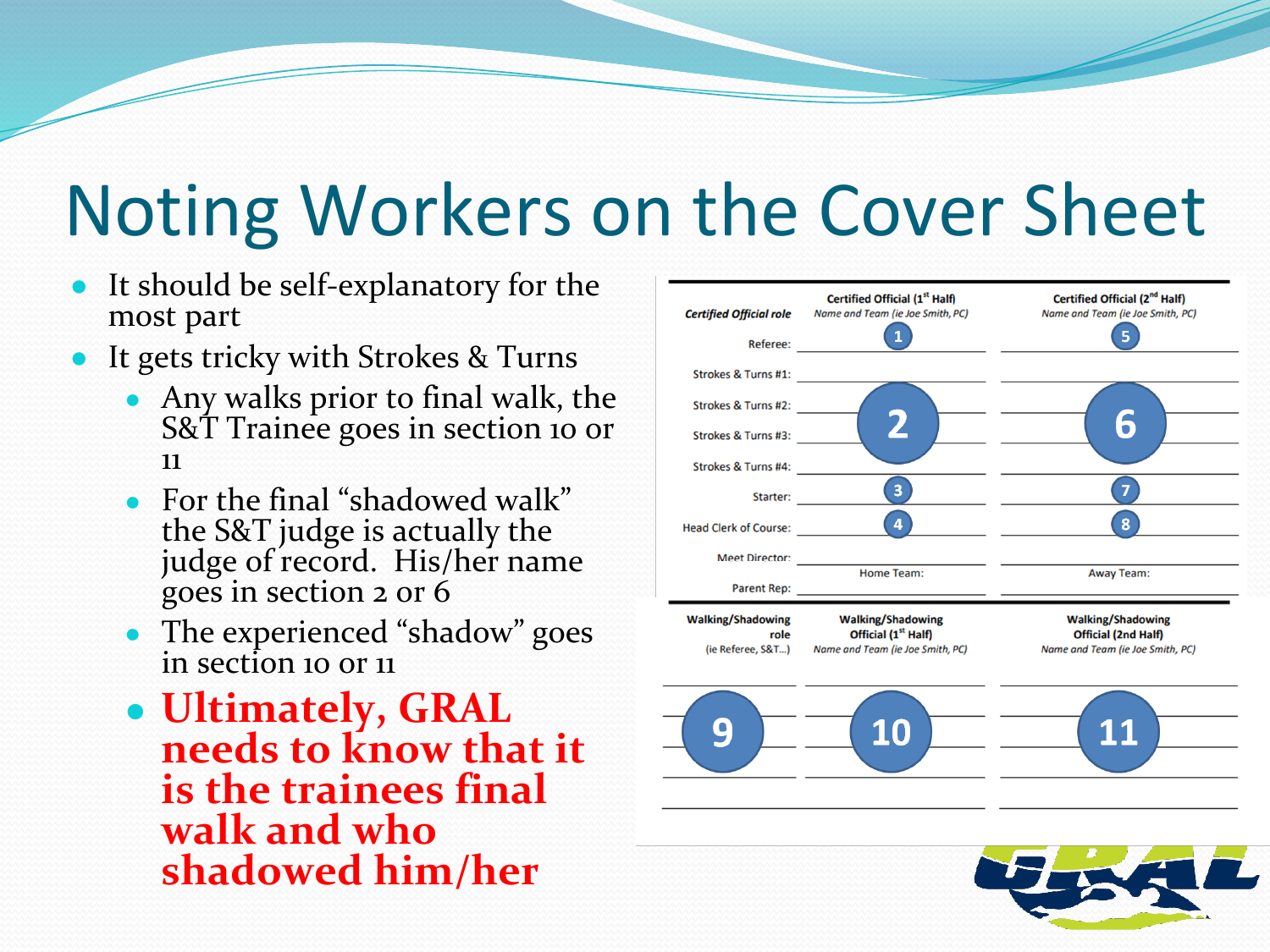## Rules & Recommendations

- COVID rules no longer apply
	- Separate referee and starter
	- 4 stroke and turn judges
	- 3 timers per lane
	- Dual confirmation of relays recommended
- Taping with Dr. note in regular season, none @ Champs
- Backstroke turns same as VHSL (but no sculling back to wall)
- Backstroke flags used as 15 m marks; called made by turn end officials
- Cell Phone or other pictures behind the blocks
- Swim shirts require a special needs exemption

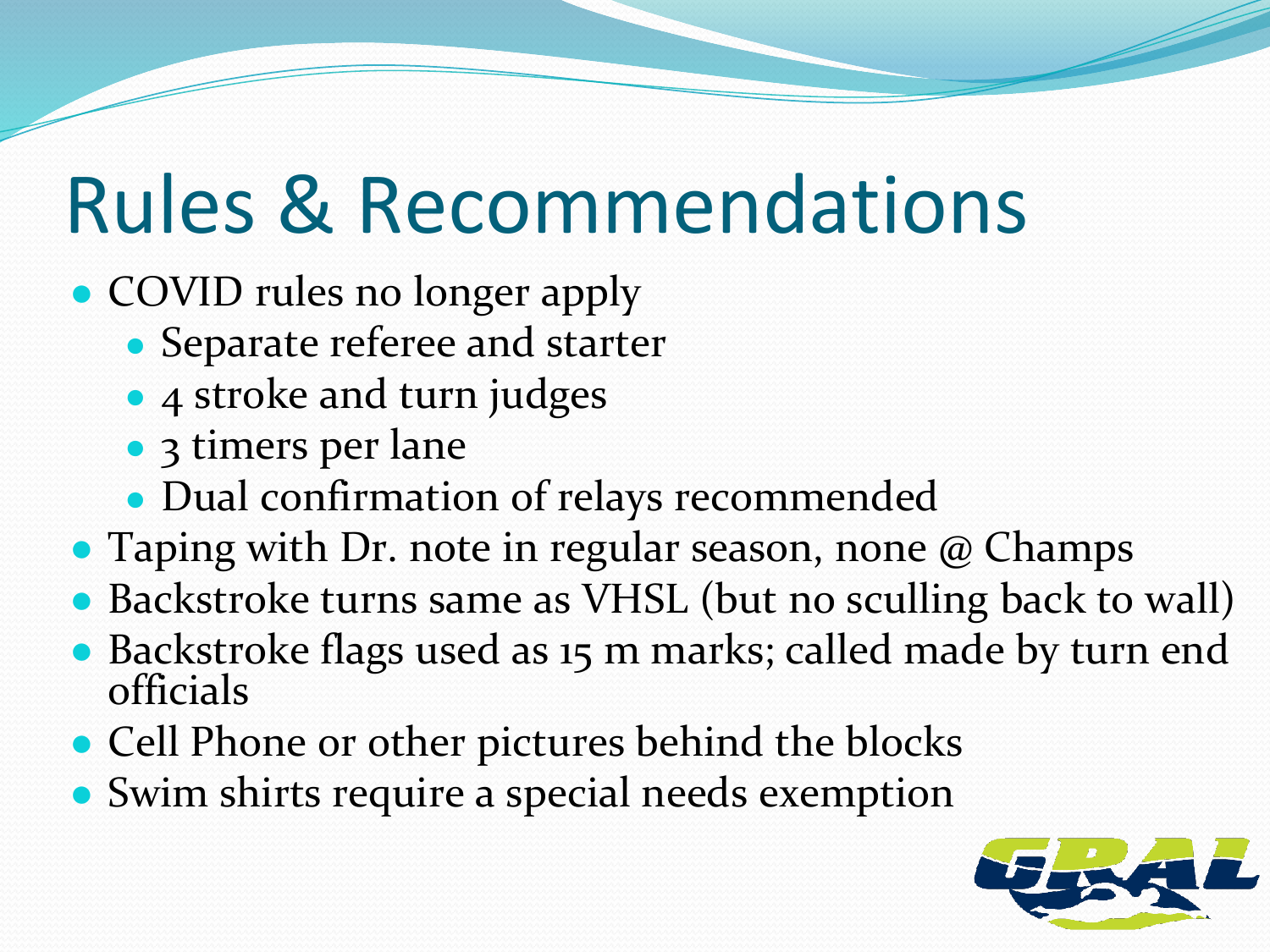## Concussion Training

- This is required for all Coaches, Strokes and Turns Judges, and Referees beginning in 2021
- The classes are highly recommended for all other officials
- There are two links to training on the Officials Web page – either High School or CDC
- You just need to take it once and then report to GRAL with your certificate – [christy@gralva.com](mailto:christy@gralva.com)

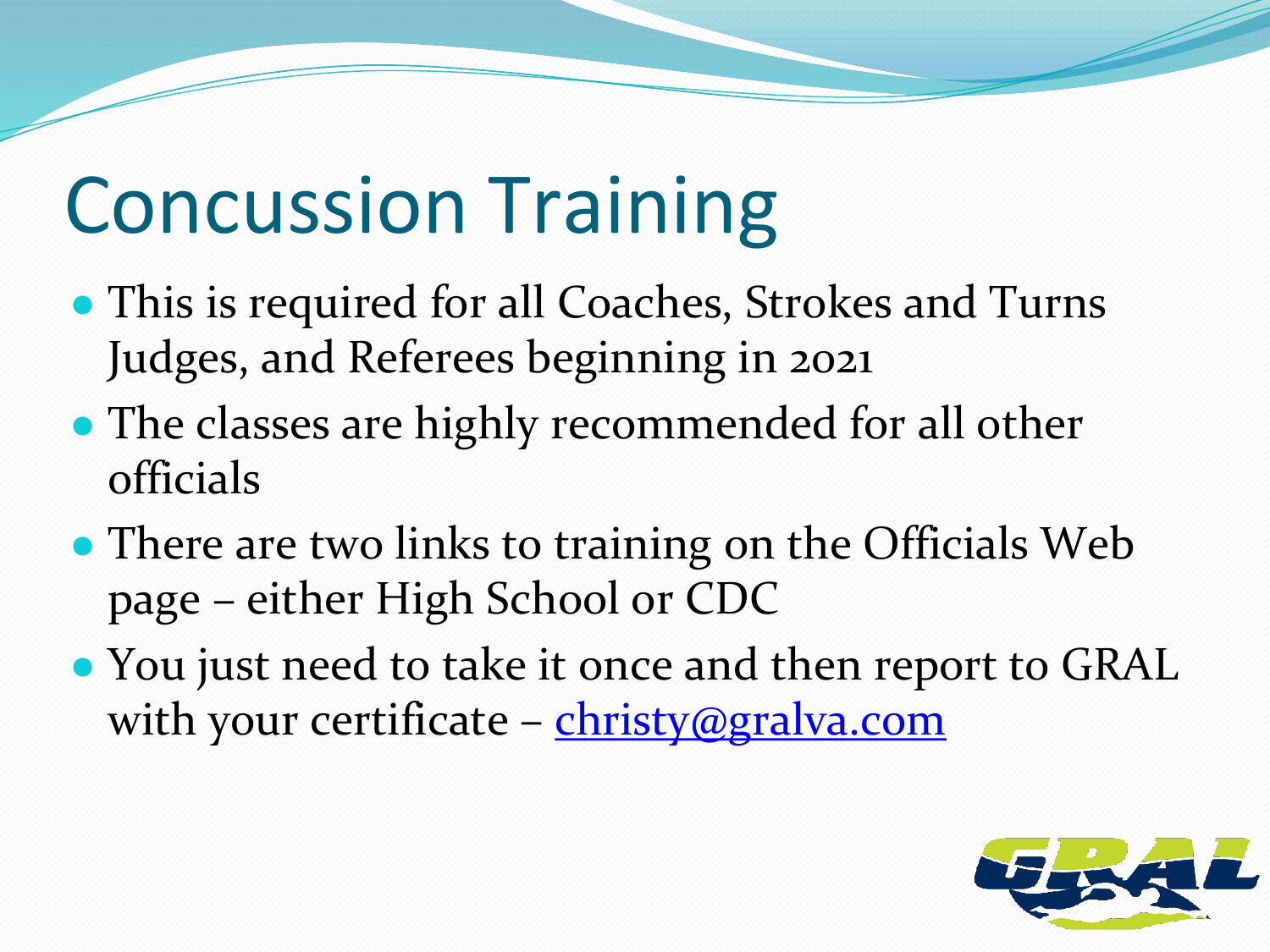#### GRAL Officials Facebook Group

- **GRAL has a Facebook group for officials!**
- All GRAL officials, trainees and coaches are invited and encouraged to participate
- Group discussion can include:
	- Questions on rules or rule interpretations
	- Share lessons learned and observations
- Intent is to promote consistency among GRAL officials
- Discussion on FB group does not constitute official guidance on rules
- To join:
	- Search Facebook for the group
	- Answer the questions to join including your position  $-$  S&T, Ref, etc.
	- Please share with other officials at your club
	- Non-officials will not be accepted (e.g. parents, club board members, etc.). This is just for officials